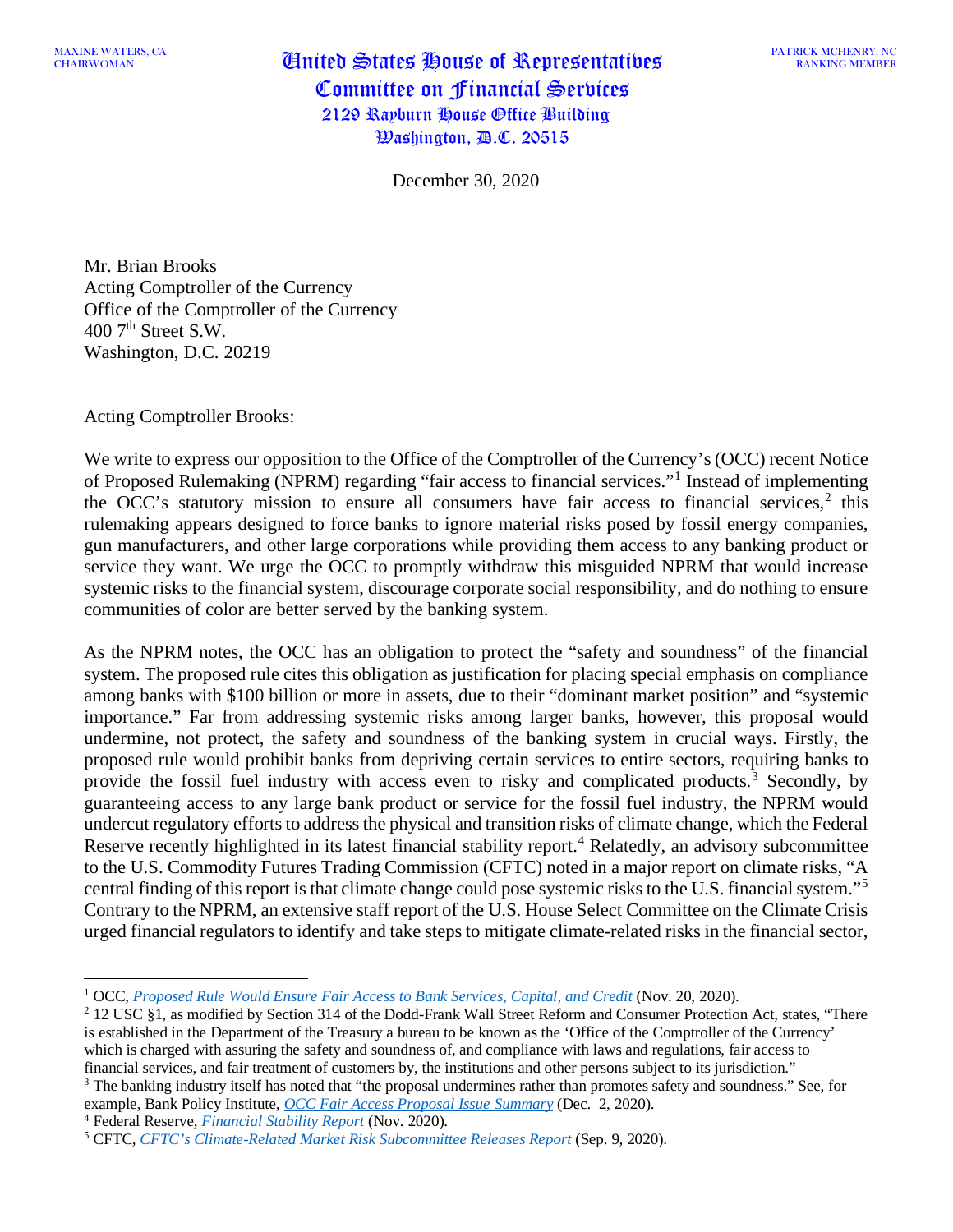Mr. Brian Brooks December 30, 2020 Page 2 of 5

endorsing policies included in H.R. 5194, the Climate Change Financial Risk Act drafted by Rep. Sean Casten (D-IL), among other proposals. [6](#page-1-0)

Moreover, the quantitative-only risk analysis that would be required by the NPRM discounts other material risks, including public safety, to the extent financial institutions voluntarily chose to adopt a decision-making framework intended to reduce gun violence when determining who and how they serve potential customers. Similarly, we are concerned the NPRM could chill efforts by financial institutions to make use of Environmental, Social, and Governance (ESG) and similar ratings that include qualitative considerations.[7](#page-1-1)

Additionally, the OCC's NPRM states that the Dodd-Frank Act amendments to 12 U.S.C. 1 recognized a "longstanding anti-discrimination principle that individuals are entitled to be treated fairly by national banks and Federal savings associations (banks)." While the proposed rule attempts to draw a distinction between this anti-discrimination principle embodied in the Equal Credit Opportunity Act, Community Reinvestment Act, and other statutes, and the concept of "fair access to financial services," we believe those concepts are interrelated. A consumer cannot have fair access to financial services if they are being discriminated against by banks. However, rather than protect individuals from discrimination by banks to ensure they have fair access to financial services, the NPRM would force banks to serve major fossil energy companies despite the risks they may pose to the bank and the financial system. The welldocumented pattern of systemic discrimination in depriving communities of color of equal access to credit bears no resemblance to financial institutions taking actions to reduce their exposure to climate risk, as well as other financial stability risks identified by prudential regulators, and we find it offensive to make any comparison in that manner. After Energy Secretary Dan Brouillette likened fossil fuel divestment to redlining earlier this year, Chairwoman Maxine Waters (D-CA) sent a letter rejecting a similarly inappropriate comparison.[8](#page-1-2)

If the OCC was truly serious about providing "fair access to financial services," it would halt efforts to undermine the Community Reinvestment Act (CRA). In an April 2020 letter to your predecessor, we asked the OCC to delay rulemakings unrelated to the pandemic response, including the OCC's NPRM with respect to the CRA, during this unprecedented crisis.<sup>[9](#page-1-3)</sup> We urged the OCC to work with the Federal Reserve to develop a new, joint proposal that would be consistent with the purpose of the CRA. Instead, the OCC pushed out a final rule that was so harmful to the CRA that the U.S. House of Representatives repudiated it by passing H.J. Res 90, a resolution of disapproval to nullify the rule.<sup>[10](#page-1-4)</sup> Troublingly, the

<span id="page-1-0"></span><sup>6</sup> U.S. House Select Committee on the Climate Crisis, *Solving the Climate Crisis – [The Congressional Action Plan](https://climatecrisis.house.gov/report) for a Clean Energy Economy [and a Healthy, Resilient, and Just America](https://climatecrisis.house.gov/report)* (June 2020). *Also see* Gregg Gelzinis and Graham Steele, *[Climate Change Threatens the Stability of the Financial System](https://www.americanprogress.org/issues/economy/reports/2019/11/21/477190/climate-change-threatens-stability-financial-system/)*, Center for American Progress (Nov. 21, 2019); and Graham Steele, *[A Regulatory Green Light: How Dodd-Frank Can Address Wall Street's Role in the Climate Crisis](https://greatdemocracyinitiative.org/document/dodd-frank-and-the-climate-crisis/)*, The Great Democracy Initiative (Jan. 2020).

<span id="page-1-1"></span><sup>7</sup> National Law Review, *OCC Proposes 'Fair Access' Rule – [Potential Implications for ESG Analysis](https://www.natlawreview.com/article/occ-proposes-fair-access-rule-potential-implications-esg-analysis)* (Nov. 23, 2020). <sup>8</sup> Committee Press Release, *[Waters Sends Letter to Energy Secretary Condemning Redlining Comments, Pushing Back](https://financialservices.house.gov/news/documentsingle.aspx?DocumentID=406696)* 

<span id="page-1-2"></span>*[Against Preferential Treatment for Oil and Gas Sector](https://financialservices.house.gov/news/documentsingle.aspx?DocumentID=406696)* (Jun. 23, 2020).

<span id="page-1-3"></span><sup>9</sup> Committee Press Release, *[Committee Democrats Call on Regulators to Suspend CRA and Other Rulemakings Unrelated to](https://financialservices.house.gov/news/documentsingle.aspx?DocumentID=406490)  [COVID-19](https://financialservices.house.gov/news/documentsingle.aspx?DocumentID=406490)* (Apr. 8, 2020).

<span id="page-1-4"></span><sup>&</sup>lt;sup>10</sup> Committee Press Release, *Waters' and <u>Meeks' Resolution to Reverse the OCC's Harmful Rule Undermining the</u> [Community Reinvestment Act Passes the House](https://financialservices.house.gov/news/documentsingle.aspx?DocumentID=406724)* (Jun. 29, 2020).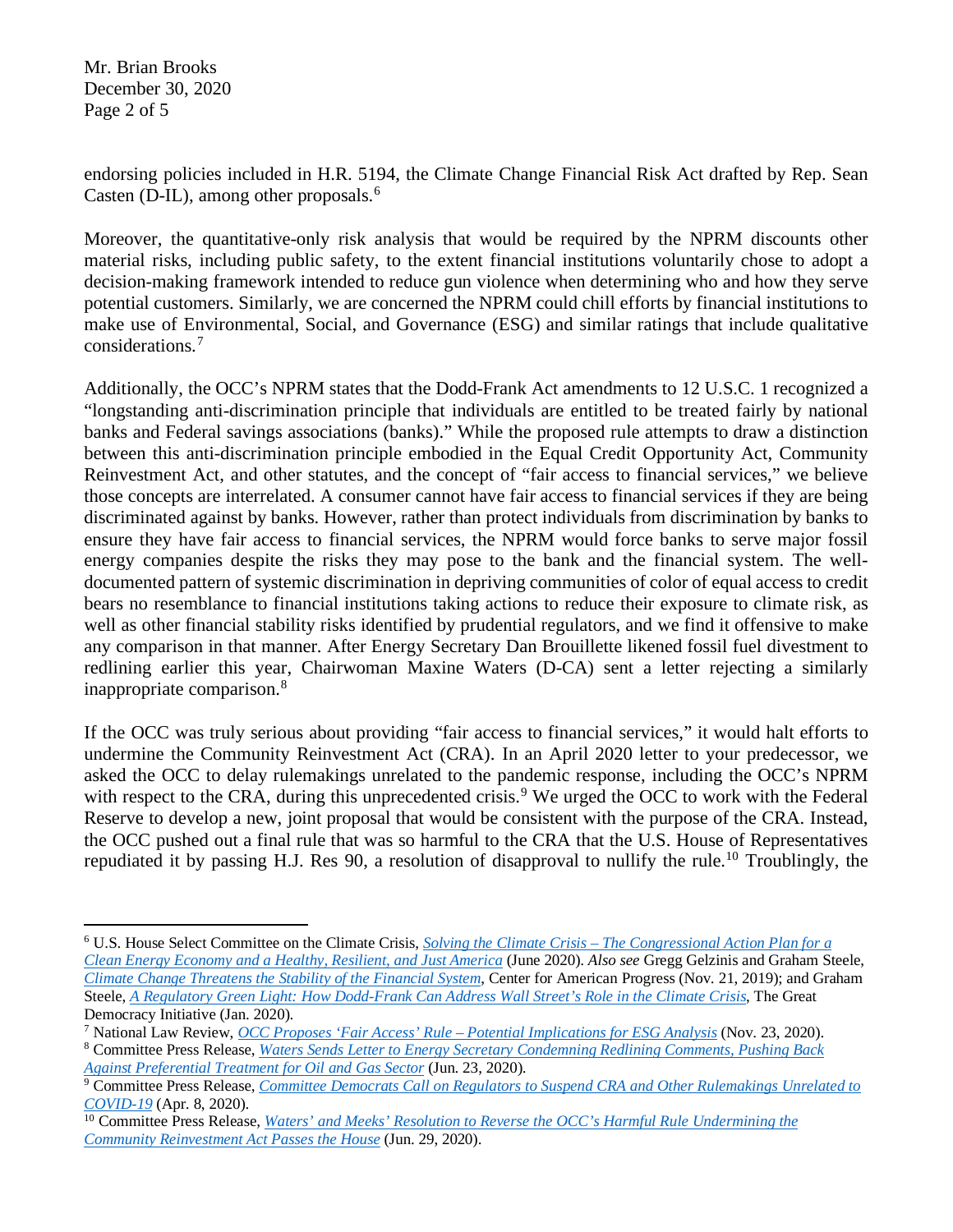Mr. Brian Brooks December 30, 2020 Page 3 of 5

OCC recently decided to release yet another NPRM with the purpose of gathering data that should have been collected beforehand to serve as the basis of any major rule on CRA before it was finalized.<sup>[11](#page-2-0)</sup>

While we oppose the NPRM, other stakeholders should have more time to provide any comments they may have to the OCC after reviewing the proposed rule. Since the onset of the COVID-19 pandemic, the House Financial Services Committee has stressed that a severe economic recession is the wrong time to press forward with rulemakings unrelated to the ongoing public health and economic crisis. With public attention rightly focused on a surging virus and economic fallout, we believe the comment period should be extended.

In conclusion, we urge you to withdraw this harmful NPRM and instead use your authority to combat systemic climate risks, promote corporate social responsibility, and take steps to ensure that all consumers – particularly minority consumers, minority-owned businesses, and communities of color who have been continuously discriminated against – are, in fact, receiving fair access to banking services during and after this pandemic.

Sincerely,

 $\blacksquare$ 

MAXINE WATERS Chairwoman

 $\mathcal{L}$  and  $\mathcal{L}$  ,  $\mathcal{L}$  ,  $\mathcal{L}$ 

The Honorable Carolyn B. Maloney The Honorable Nydia M. Velázquez Member of Congress Member of Congress

 $\overline{\mathscr{O}}$   $\overline{\mathscr{O}}$   $\overline{\mathscr{O}}$   $\overline{\mathscr{O}}$   $\overline{\mathscr{O}}$ 

Member of Congress Member of Congress

Wm. Lacy Cl  $\overline{0}$   $\overline{0}$   $\overline{0}$   $\overline{0}$   $\overline{0}$   $\overline{0}$   $\overline{0}$   $\overline{0}$   $\overline{0}$   $\overline{0}$   $\overline{0}$   $\overline{0}$   $\overline{0}$   $\overline{0}$   $\overline{0}$   $\overline{0}$   $\overline{0}$   $\overline{0}$   $\overline{0}$   $\overline{0}$   $\overline{0}$   $\overline{0}$   $\overline{0}$   $\overline{0}$   $\overline{$ 

The Honorable Wm. Lacy Clay The Honorable Al Green Member of Congress Member of Congress

The Honorable Brad Sherman The Honorable Gregory W. Meeks

<span id="page-2-0"></span><sup>11</sup> OCC, *[OCC Proposes Rule Regarding the CRA General Performance Standards](https://www.occ.gov/news-issuances/news-releases/2020/nr-occ-2020-160.html)* (Nov. 24, 2020).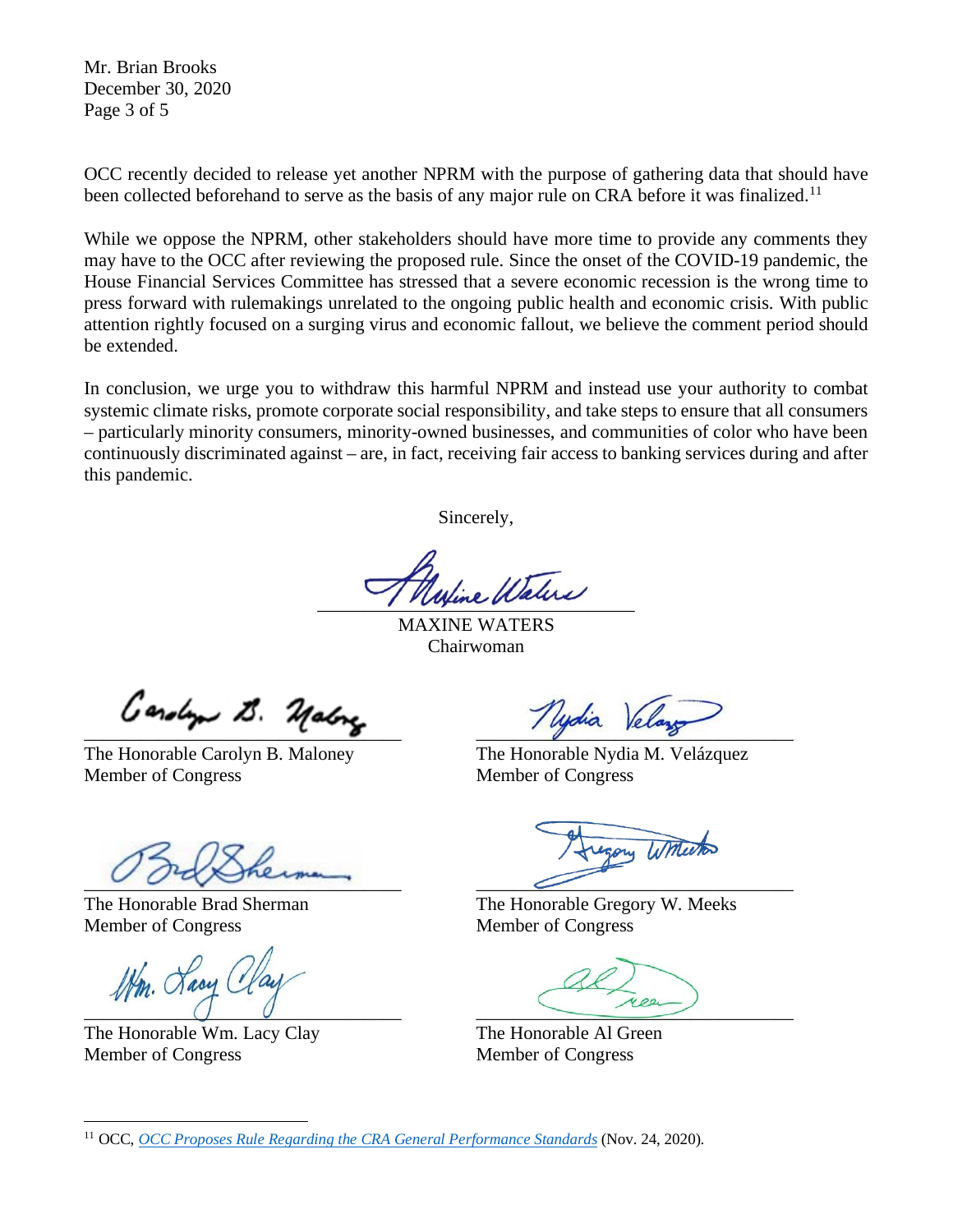Mr. Brian Brooks December 30, 2020 Page 4 of 5

 $\frac{1}{2}$ 

The Honorable Emanuel Cleaver The Honorable Ed Perlmutter Member of Congress Member of Congress

The Honorable Jim Himes The Honorable Bill Foster Member of Congress Member of Congress

Type Beatty \_\_\_\_\_\_\_\_\_\_\_\_\_\_\_\_\_\_\_\_\_\_\_\_\_\_\_\_\_\_\_\_\_\_ \_\_\_\_\_\_\_\_\_\_\_\_\_\_\_\_\_\_\_\_\_\_\_\_\_\_\_\_\_\_\_\_\_\_

The Honorable Joyce Beatty The Honorable Denny Heck Member of Congress Member of Congress

al Lauson

Member of Congress Member of Congress

Lasheda flail  $\overline{\phantom{a}}$  ,  $\overline{\phantom{a}}$  ,  $\overline{\phantom{a}}$  ,  $\overline{\phantom{a}}$  ,  $\overline{\phantom{a}}$  ,  $\overline{\phantom{a}}$  ,  $\overline{\phantom{a}}$  ,  $\overline{\phantom{a}}$  ,  $\overline{\phantom{a}}$  ,  $\overline{\phantom{a}}$  ,  $\overline{\phantom{a}}$  ,  $\overline{\phantom{a}}$  ,  $\overline{\phantom{a}}$  ,  $\overline{\phantom{a}}$  ,  $\overline{\phantom{a}}$  ,  $\overline{\phantom{a}}$ 

The Honorable Rashida Tlaib The Honorable Cindy Axne Member of Congress Member of Congress

 $\mathbf{M}$  $\overline{\phantom{a}}$   $\overline{\phantom{a}}$   $\overline{\phantom{a}}$   $\overline{\phantom{a}}$   $\overline{\phantom{a}}$   $\overline{\phantom{a}}$   $\overline{\phantom{a}}$   $\overline{\phantom{a}}$   $\overline{\phantom{a}}$   $\overline{\phantom{a}}$   $\overline{\phantom{a}}$   $\overline{\phantom{a}}$   $\overline{\phantom{a}}$   $\overline{\phantom{a}}$   $\overline{\phantom{a}}$   $\overline{\phantom{a}}$   $\overline{\phantom{a}}$   $\overline{\phantom{a}}$   $\overline{\$ 

Member of Congress Member of Congress

 $\Box$  . The contract of the contract of the contract of the contract of the contract of the contract of the contract of the contract of the contract of the contract of the contract of the contract of the contract of the co

The Honorable Jennifer Wexton The Honorable Stephen F. Lynch Member of Congress Member of Congress

Bill 3coter

 $\overline{\phantom{a}}$ 

The Honorable Al Lawson The Honorable Michael San Nicolas

The Honorable Sean Casten The Honorable Ayanna Pressley